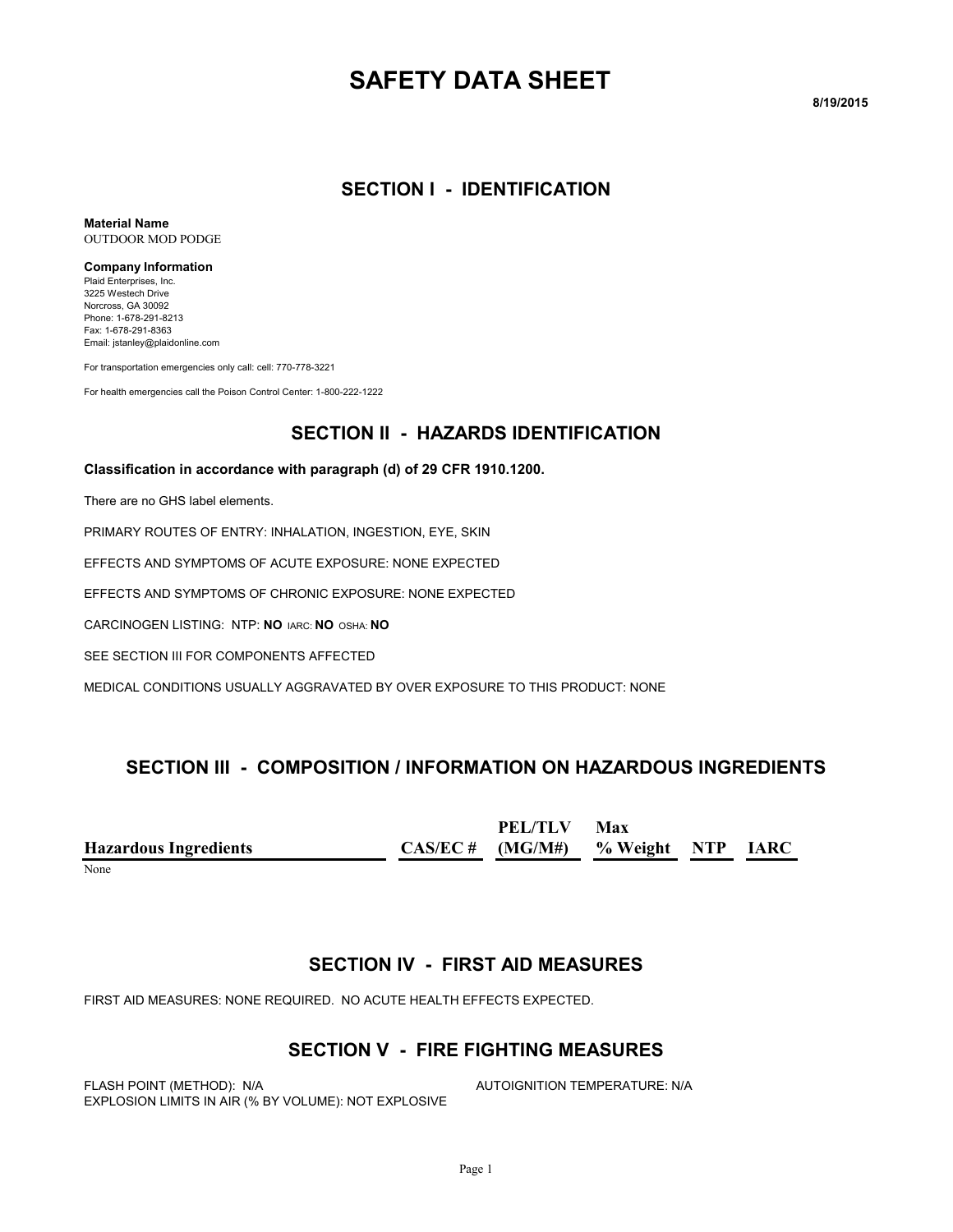### **SECTION VI - ACCIDENTAL RELEASE MEASURES**

STEPS TO BE TAKEN IN CASE A MATERIAL IS SPILLED: Clean up in accordance with all applicable regulations. Absorb spillage with noncombustible, absorbent material. For waste disposal, see Section XIII

### **SECTION VII - HANDLING AND STORAGE**

PRECAUTIONS TO BE TAKEN DURING STORAGE AND HANDLING: Good industrial hygiene practice requires that exposure be maintained below the TLV. This is preferably achieved through the provision of adequate ventilation. When exposure cannot be adequately controlled in this way, personal respiratory protection should be employed.

## **SECTION VIII - EXPOSURE CONTROLS / PERSONAL PROTECTION**

RESPIRATORY PROTECTION AND SPECIAL VENTILATION REQUIREMENTS: NONE REQUIRED OTHER PROTECTIVE EQUIPMENT (GLOVES, GOGGLES, ETC): NONE REQUIRED WORK/HYGIENE PRACTICES: NONE REQUIRED ENGINEERING CONTROLS: NONE REQUIRED

## **SECTION IX - PHYSICAL AND CHEMICAL PROPERTIES**

BOILING POINT: N/A **MELTING POINT: N/A** VAPOR PRESSURE: N/A SPECIFIC VAPOR DENSITY (AIR=1): N/A SPECIFIC GRAVITY: N/A

SOLUBILITY IN WATER: N/A **REACTIVITY IN WATER: NON-REACTIVE** 

## **SECTION X - STABILITY AND REACTIVITY**

HAZARDOUS POLYMERIZATION PRODUCTS: NONE STABILITY: STABLE CONDITIONS TO AVOID: NONE INCOMPATIBILITY (MATERIALS TO AVOID): NONE HAZARDOUS DECOMPOSITION PRODUCTS: NONE

## **SECTION XI - TOXICOLOGICAL INFORMATION**

ACUTE EFFECTS ASSOCIATED WITH USE OF THIS MATERIAL: NONE EXPECTED The summated LD50 is 29700 mg/kg. The summated LC50 is 39994 mg/cubic meter. This product is not considered to be a known or suspected human carcinogen by NTP, IARC or OSHA (see section III)

#### **SECTION XII - ECOLOGICAL INFORMATION**

NO HARMFUL EFFECTS KNOWN OTHER THAN THOSE ASSOCIATED WITH SUSPENDED INERT SOLIDS IN WATER.

#### **SECTION XIII - DISPOSAL CONSIDERATIONS**

RCRA HAZARD CLASS (40 CFR 261): THIS PRODUCT IS NOT CLASSIFIED AS A HAZARDOUS WASTE. WASTE DISPOSAL METHOD: DISPOSE OF IN ACCORDANCE WITH FEDERAL, STATE AND LOCAL REGULATIONS.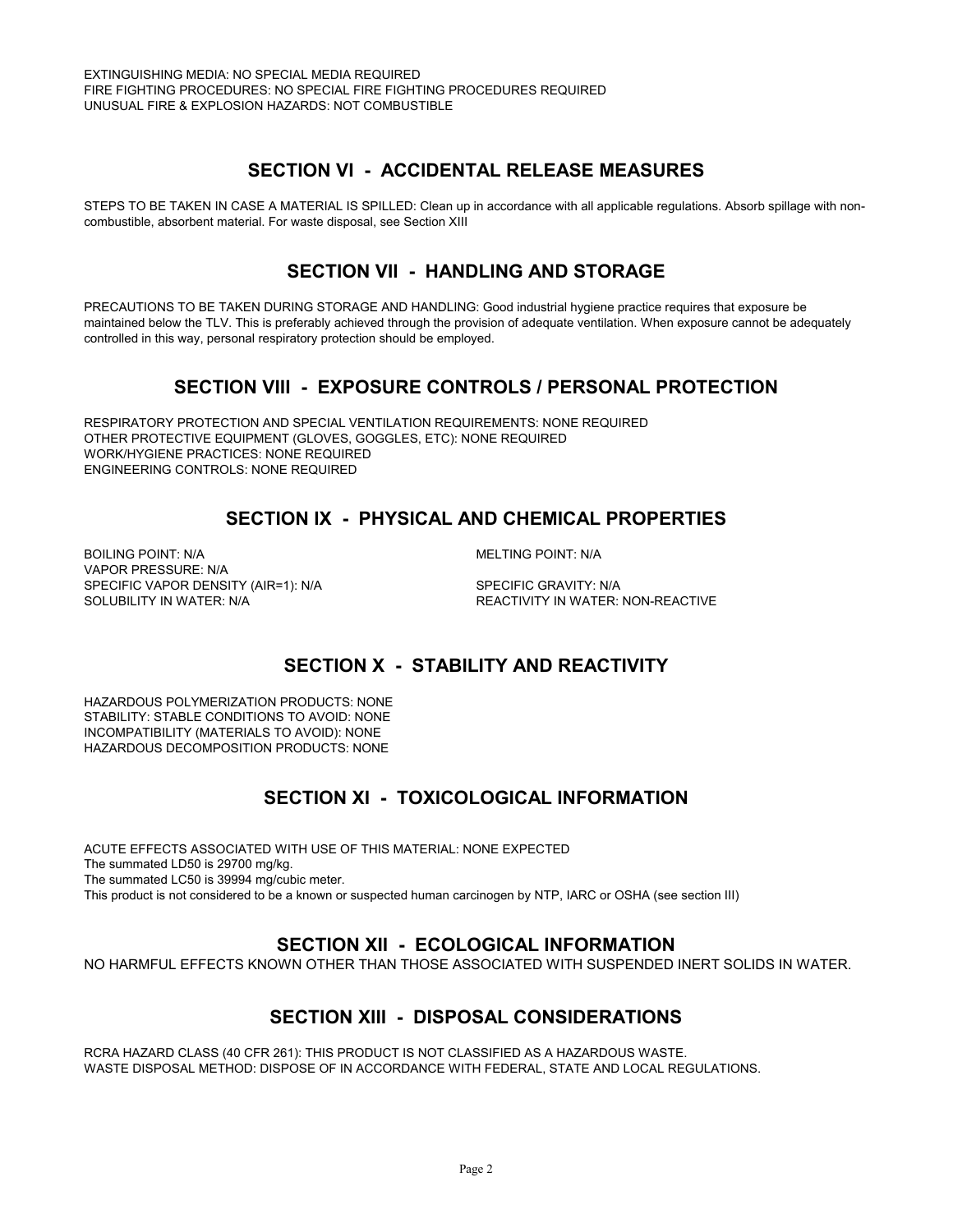#### **SECTION XIV - TRANSPORTATION INFORMATION**

U.S. DOT (49 CFR 172.101): THIS IS NOT A HAZARDOUS MATERIAL AS CLASSIFIED BY CFR 172.101.

## **SECTION XV - REGULATORY INFORMATION**

CONTENTS OF THIS SDS COMPLY WITH OSHA HAZARD COMMUNICATION STANDARD 29 CFR 1910.1200 EPA SARA TITLE III CHEMICAL LISTINGS NONE

SECTION 302.4 EXTREMELY HAZARDOUS SUBSTANCES (40 CFR 355): NONE

SECTION 313 TOXIC CHEMICALS (40 CFR 372): NONE

INTERNATIONAL REGULATIONS

CANADIAN WHMIS: THIS PRODUCT IS A CONTROLLED PRODUCT UNDER CANADA'S WORKPLACE HAZARDOUS MATERIALS INFORMATION SYSTEM. IT CONTAINS THE FOLLOWING TOXIC OR HIGHLY TOXIC MATERIALS: PROPYLENE GLYCOL

SUPPLEMENTAL STATE COMPLIANCE INFORMATION:

THIS PRODUCT CONTAINS THE FOLLOWING CHEMICAL(S) LISTED UNDER NEW JERSEY'S RIGHT TO KNOW PROGRAM: AMMONIUM HYDROXIDE PROPYLENE GLYCOL

THIS PRODUCT CONTAINS THE FOLLOWING CHEMICAL(S) REQUIRING NOTIFICATION TO THE STATE OF WASHINGTON UNDER THEIR CHILDREN'S SAFE PRODUCTS ACT: NONE

 Under CPSC's consumer product regulations (16CFR1500.3 and 150014), this product has the following required acute and chronic hazard labeling:

NONE

#### **SECTION XVI - OTHER INFORMATION**

**LAST REVISION DATE: 08/19/2015**

**Prepared by Duke OEM Toxicology**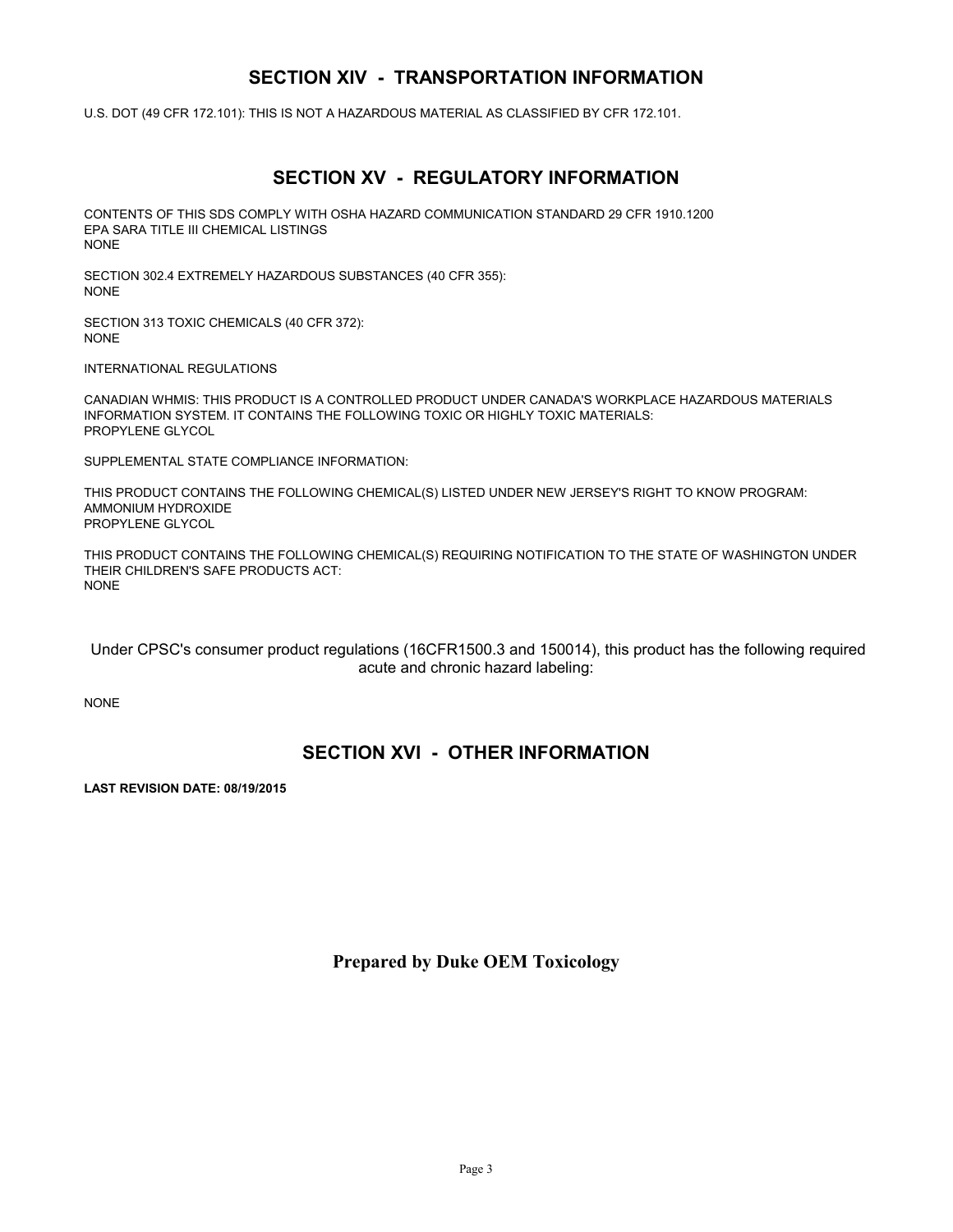## **COLOR INFORMATION**

THIS SDS APPLIES TO THE FOLLOWING COLORS WHICH ARE ASSOCIATED WITH HAZARDOUS AND/OR NON-HAZARDOUS INGREDIENTS

| <b>Product Color</b>                   | SKU | <b>Hazardous Ingredient</b> |
|----------------------------------------|-----|-----------------------------|
| CS11220 OUTDOOR MODPODGE               |     | (NONE)                      |
| CS12652 MODPODGE PHOTO TRANSFER MEDIUM |     | (NONE)                      |
| CS15062 OUTDOOR MODPODGE               |     | (NONE)                      |